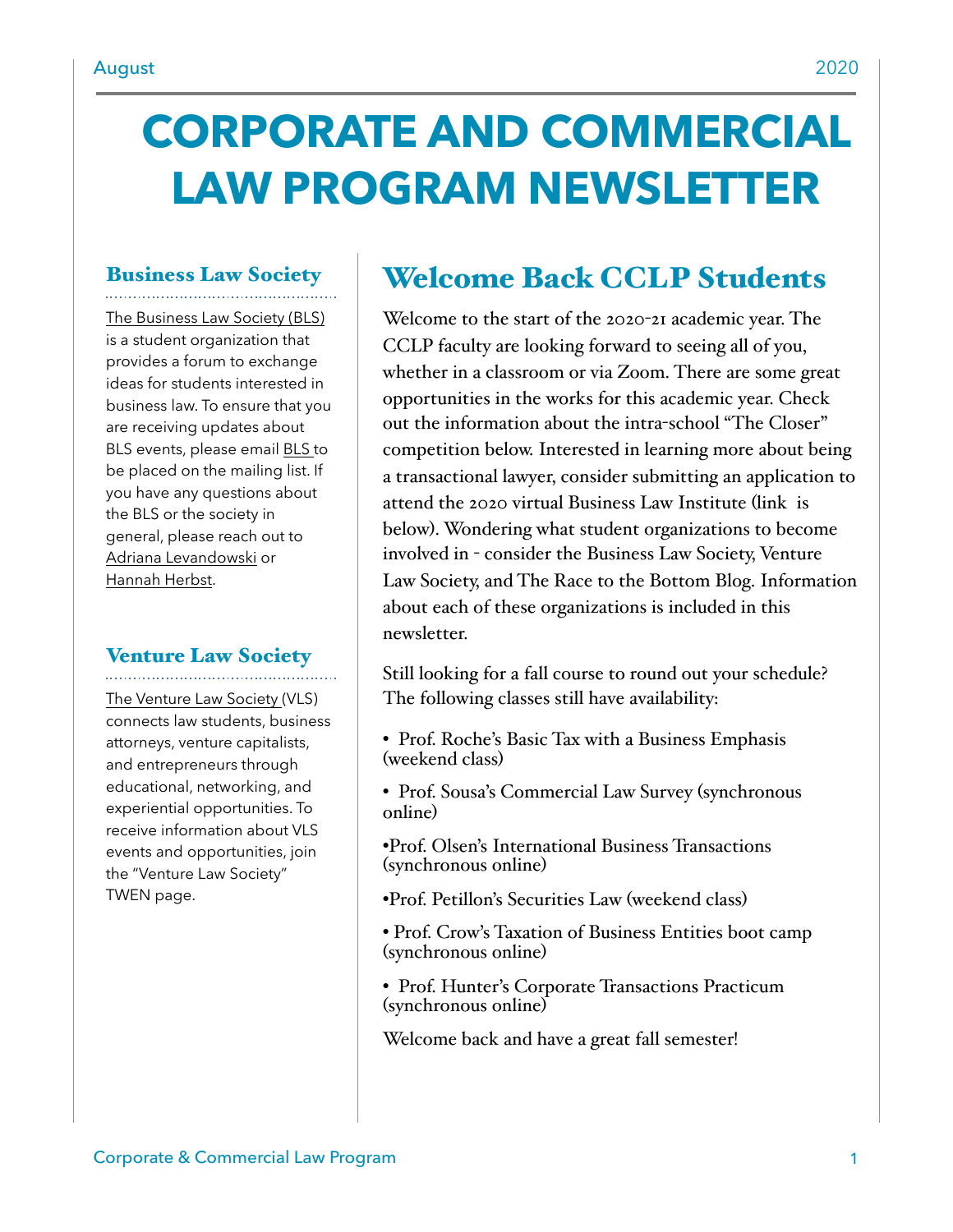#### The Race to the Bottom Blog

The Race to the Bottom Blog (RTTB) is a student-faculty blog that provides a forum for discussing trends and case law updates on corporate governance, mergers and acquisitions, cryptocurrency, and securities law. You can access the blog through the [website o](https://www.theracetothebottom.org/)r via Twitter (@RTTBCorpGov).

Each summer the RTTB selects a special coverage topic. Check out the RTTB's 2019 summer topic on [shareholder activism](https://www.theracetothebottom.org/).

Interested in being a contributor, the RTTB will open its fall candidacy in early to mid-October so be on the lookout for that information.

#### Student Advising

Not sure what classes you should be taking, the order in which to tackle them, or whether you have met all the requirements of the CCLP certificate, then you should take advantage of student advising. Schedule a time to chat with Randy Wagner who can help guide you through the process ([rwagner@law.du.edu](mailto:rwagner@law.du.edu)).

### 2020 Business Law Institute

The Business Law Section of the Colorado Bar Association is holding its annual Business Law Institute on September 8 - 11, 2020. This year's BLI will be held virtually. The Business Law Section is offering five student scholarships for Denver Law students. In order to apply for a scholarship you must be able to attend at least half of the online sessions and participate in at least two on-line chat breaks. Applications are due on or before Friday, August 21 and students will be notified the week of August 24. You can access the online application [here.](https://docs.google.com/forms/d/e/1FAIpQLScKFsZ2ly-vW3gxZb68jxl4nlrsgizJCC-fW8N1DOZSyWG_Cg/viewform?usp=pp_url) You can view more information about the Institute [here](https://cle.cobar.org/Seminars/Event-Info/sessionaltcd/BL090820W) and if you have additional questions, contact Prof. Bowers at [sbowers@law.du.edu](mailto:sbowers@law.du.edu).

## The Closer: Intra-School Competition

Do you want to put your transactional knowledge and negotiation skills into practice? Then you should sign up to participate in The Closer intra-school competition at Denver Law. This year's competition will be held virtually. The event is modeled after the national "*The Closer*" competition, an invite only event that takes place at Baylor Law School each January.

For the intra-school competition, students will be assigned to represent a client and will receive the client's file approximately two weeks before the competition. Students will use those two weeks to review the file and analyze a transactional-oriented contract, talk with their client, prepare their negotiation strategy, and negotiate the final terms of the contract on behalf of their client. The competition is tentatively scheduled to take place on Friday, October 16 and Saturday, October 17 (October 9 and 10 are the potential other dates). Preliminary rounds will be held on Friday and four finalists will advance to the final rounds on Saturday. It's a great chance to practice your skills, network with local lawyers who will judge the event, and